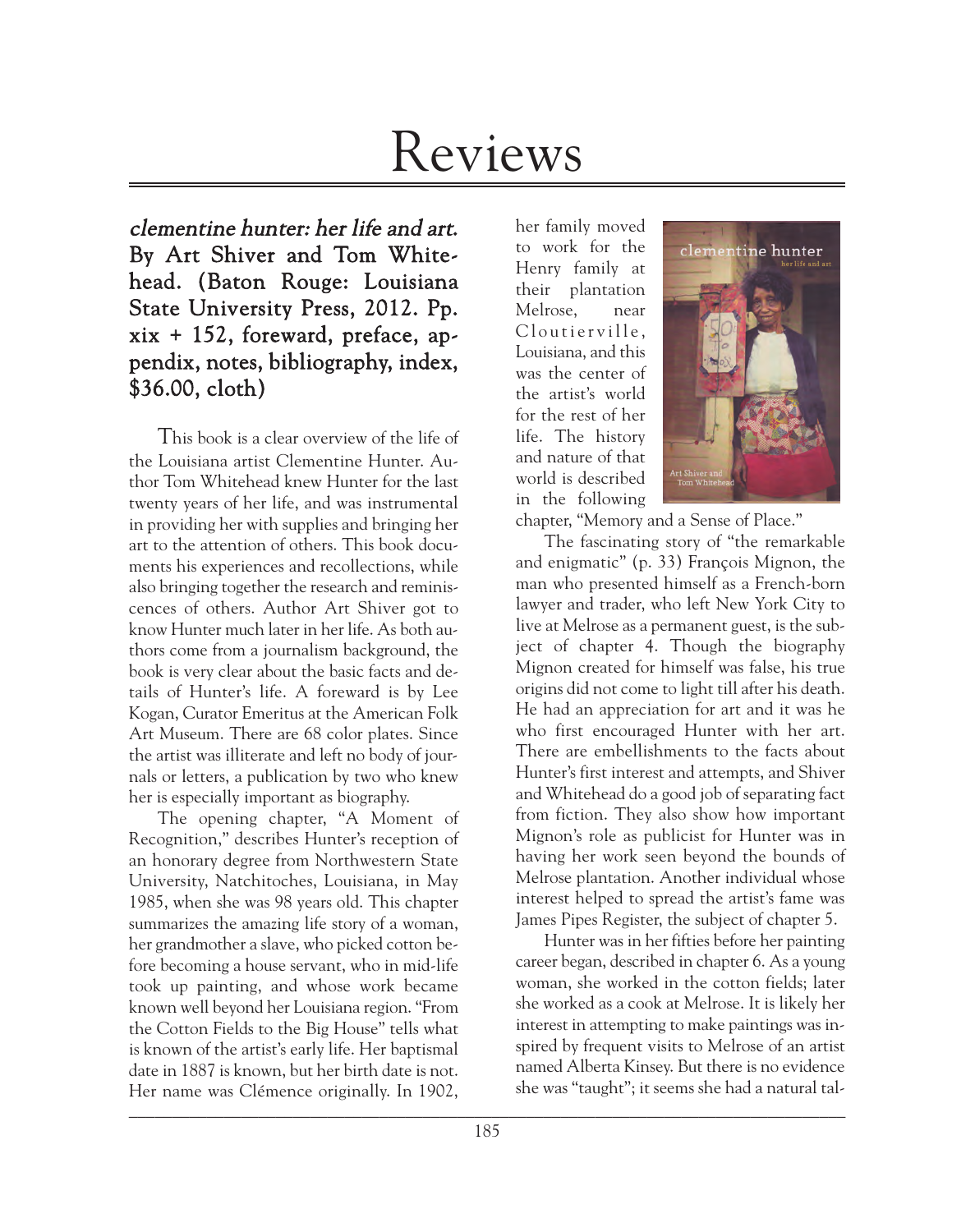ent, and was interested in making things with the few supplies she could locate. The grandest endeavor was the African House murals of 1955, discussed in chapter 7 (all are illustrated). These works were placed in a plantation outbuilding Mignon claimed was based on African architecture, though architectural historians now believe it reflected French design of the 1820s. Mignon suggested the subjects, including river baptisms, pecan harvesting, relaxing at a honky-tonk, doing laundry, and other activities associated with a Southern plantation in the early 20th century.

Hunter continued to produce smaller scale work in the 1950s, '60s and '70s, and selected works are described in chapter 8. Some of the individuals who collected and encouraged the artists are the subject of chapter 9. Among these were the nationally known photographer Clarence John Laughlin, from Louisiana, who convinced his friend Armand Winfield, owner of the Sunday Gallery in St. Louis to show twenty of Hunter's works in 1952. This, and a second showing at the People's Art Center in the same city, brought the first exposure to Hunter's work outside of the circle of friends who lived near or visited Melrose. Thanks also to the interest of celebrities in other fields, the interest in Hunter and her art blossomed through her later years, culminating in the recognition in 1985 described in the first chapter. The artist's death at the age of 101 and funeral are the subjects of the short chapter 10.

"Fakes, Forgeries, and the FBI," chapter 11, is a separate story, but a reminder that by its very nature, art produced by self-taught artists, especially if it has received monetary value from the art marketplace, is subject to forgery. The appendix on Hunter's signature is also helpful in showing how she changed, sometimes at the suggestion of patrons.

This is a clearly written and informative publication, well documented. There are a few distracting aspects. Quotations are placed under the heading of each chapter, and many of these contribute very little to understanding the con-

tents that follow. In places the text is repetitive, in part because some chapters have a chronological organization and some focus on a personality or theme. A significant difficulty in writing about a self-taught artist such as Hunter is how best to discuss the works themselves. The strongest discussion of placing the works in some sort of art historical context is in the introduction by Kogan, who documents first the interest in American folk art starting in the 1920s, and then the attention in Hunter's work starting in the 1950s. Kogan places Hunter among a group of artists "in post-technological America who depicted idealized memories of a fast-disappearing earlier time" (p. xiii). Shiver and Whitehead mostly focus on the subjects of Hunter's work and how they reflect the many changes that occurred in the rural South in the first three quarters of the 20th century. Providing as clear as possible an account of the artist's life, and examining the various individuals that influenced her life and art is the strength of this book, which will be of interest not only to those fond of the art of Clementine Hunter, but also to those interested in the history and culture of Louisiana and some of its intriguing personalities.

--Floyd W. Martin

#### **AVAVA**

# Creole Trombone: Kid Ory and the Early Years of Jazz. By John Mc-Cusker. (Jackson, MS: University Press of Mississippi, 2012. Pp. xii + 220, acknowledgments, notes, index. \$30.00, hardback)

The history of jazz has relied on recordings to document the development of the music and the emergence of the musicians who shaped the art form. The earliest recordings, however, date from 1916, leaving a significant period of musi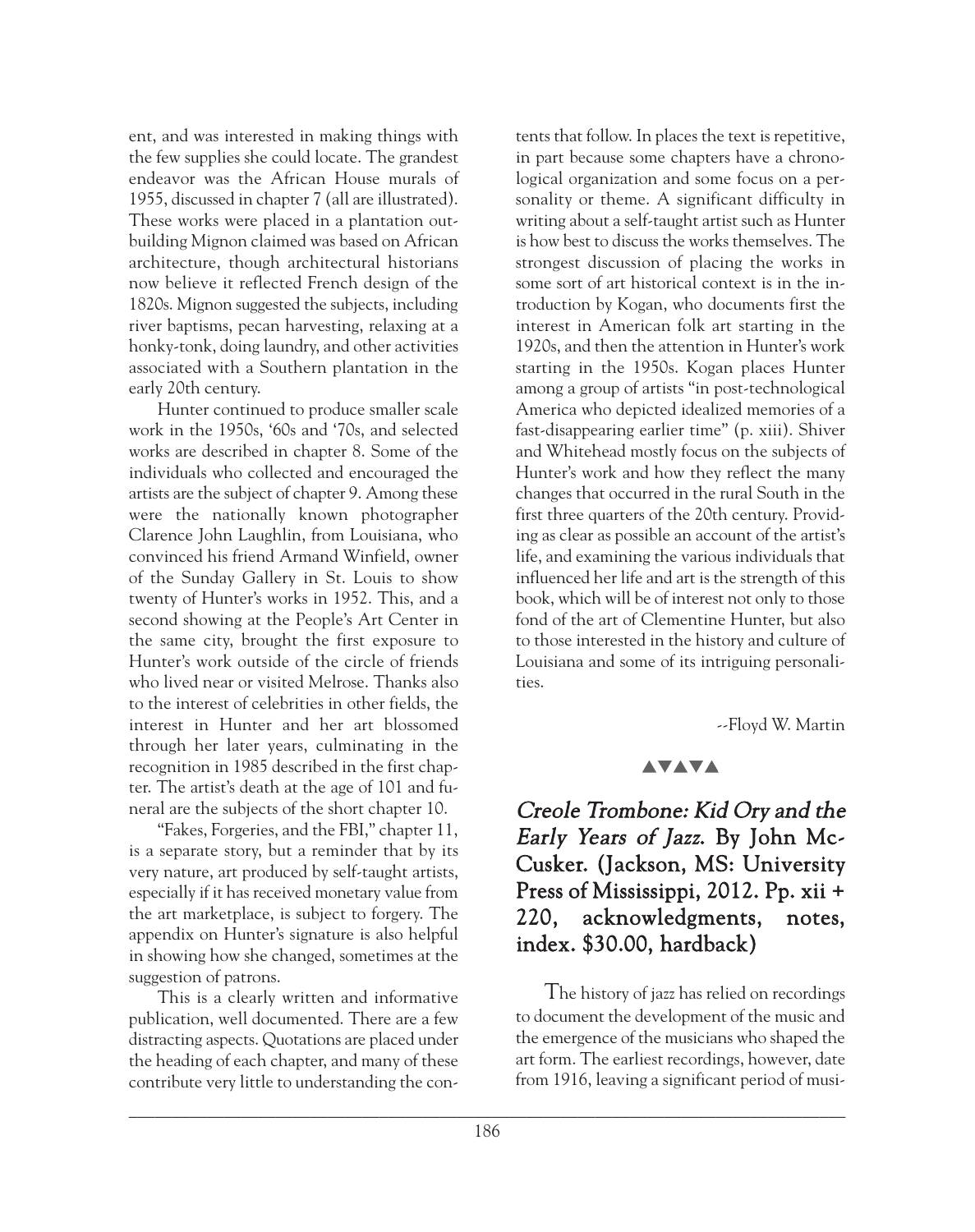cal growth undocumented. Jazz trombonist and composer of "Muskrat Ramble," Edward "Kid" Ory straddles this era. He begins his career as a professional musician in rural Louisiana prior to the first recordings of the Original Dixieland Jazz Band, yet plays an important role in some of the most pivotal recordings in jazz history the Okeh sessions of Louis Armstrong and the Hot Five in 1925-27. Pulitzer-Prize winning photojournalist John McCusker has written a well-researched account of Ory's life, which also serves as a noteworthy contribution to the overall history of the region and the beginnings of jazz as a popular medium.

The book utilizes an unpublished manuscript that Ory dictated to his second wife, Barbara GaNung, in the 1950s. GaNung transcribed her notes and reworked the timeline in an attempt to create a comprehensible narrative. Even though he ultimately finds the timeline to be erroneous, McCusker extracts marvelous anecdotal evidence detailing Ory's life on the plantation, his early development as a musician and musical entrepreneur, and his move to New Orleans around 1910. Two of the more interesting tales concern Ory's experience with the legendary Buddy Bolden and the "audition" of the teenage Louis Armstrong. Although the manuscript/memoir served to establish a framework for Ory's life, McCusker's research relied on other oral history interviews, baptismal records, tax records, and a variety of accounts in African-American newspapers of



the time such as the Chicago Defender.

Ory was a Creole. His father was of French and German descent, his mother was part African-American, and both were Catholic. Like many biographies, the listing of the subject's genealogy in the early chapters of the

book can become somewhat tedious, but among the plethora of relationships an image of life emerges revealing the complexity of race, tradition, and culture in the south Louisiana parishes. McCusker conveys the harsh reality of life on the sugarcane plantations. The interracial connections and the origins of the creole culture are explored as is the importance of brass band music to the everyday lives of the workers. For instance, some of Ory's earliest remembrances are of the bands that played at the sugar mill on Friday afternoons as the workers received their weekly wages. The sounds of brass bands mixed with creole folk songs and the music of the "holy roller" churches serve as Ory's early music education.

Ory, known as Dutt to his family, organizes a string band with his childhood friends from the rural parish—some of whom will follow him in his musical career to New Orleans and California. The boys make their own instruments and exercise an entrepreneurial spirit to create opportunities to play music for money. Eventually their financial success allows them to purchase real instruments. On his first visit to New Orleans in 1905, he buys a trombone for \$67 and encounters Buddy Bolden, the legendary cornetist, credited with the invention of jazz. Bolden played the blues for dancing, and the resulting improvisatory style fast became the popular standard of the day. Unfortunately, Bolden never recorded thus his legend derives from comments by those such as Ory who heard the band and stated in his manuscript that Bolden's band "was a great band in those days. It was the onliest (sic) band that was playing that stuff and people was crazy about it" (p. 61). The stuff he referred to was hot jazz.

For readers interested in the history of jazz, McCusker provides a rich narrative of the cultural milieu that resulted in the development of this truly American art form. Bolden and others established the form and musicians such as Ory gravitated toward the style of "hot" playing, relying on collective improvisations around popular songs, the blues, or original compositions.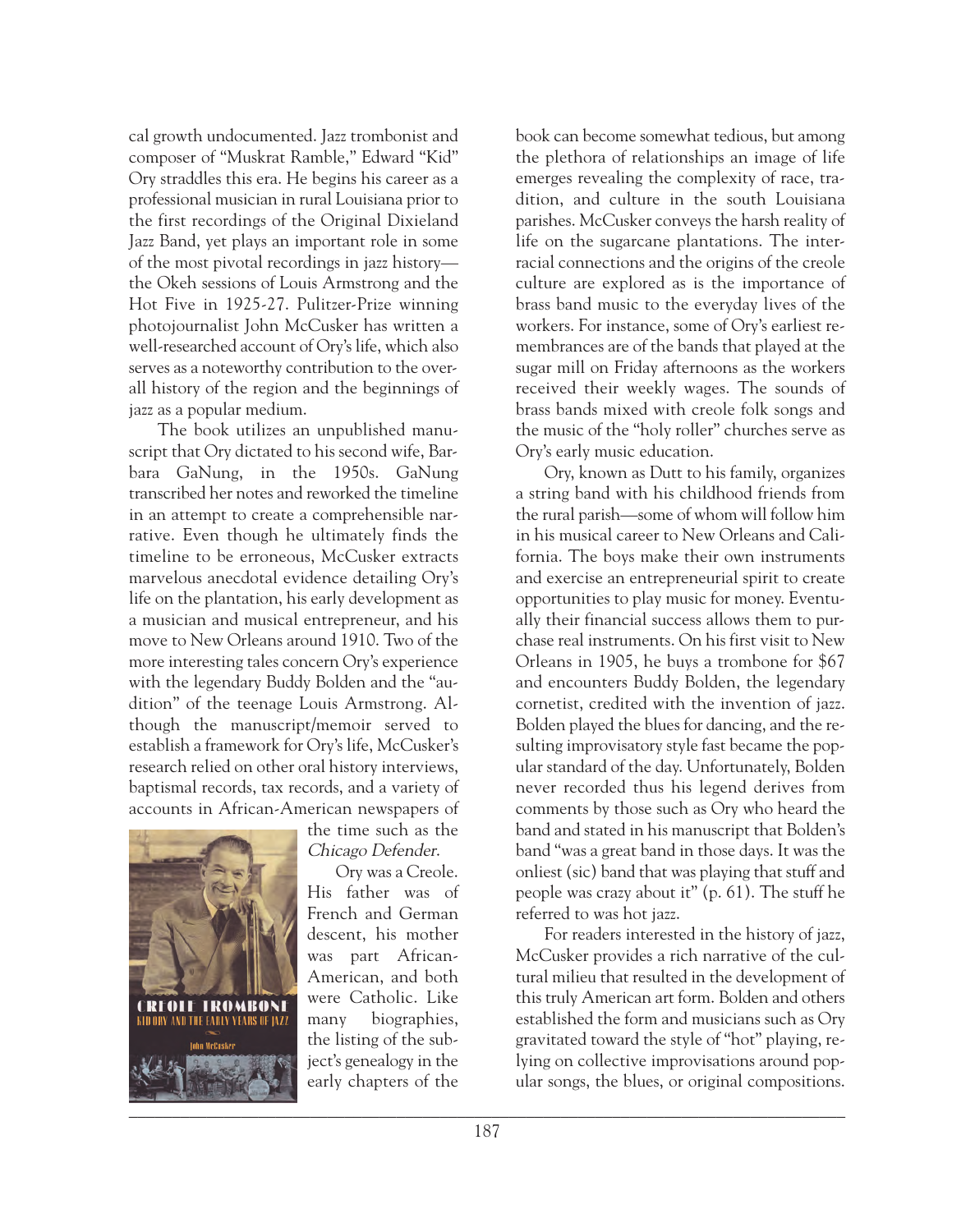Ory was not a schooled musician and did not read music in his early years. His manner of playing became known as "tailgate" trombone, which functions as both a rhythmic element and a countermelody in the traditional New Orleans jazz band. Because of the slide, the trombonist had to sit on the back of the wagon as it moved through the streets with the band playing their music to attract a crowd to advertise an upcoming event.

After Ory moves to New Orleans in 1910, he quickly establishes himself as a leader and businessman, taking advantage of the opportunities for playing music at dances, ballparks, bars, brothels, and even mixed race clubs. The vibrant musical environment of the city is well documented as is the abrupt halt to the good times with the closing of the entertainment establishments following America's entry into World War I. However, just prior to the end, Ory encounters the young Louis Armstrong and invites him to replace the departing King Oliver in the trombonist's band. The following account by Ory is one of the true gems in Mc-Cusker's book. The first time Ory allowed the young Armstrong to sit-in with his band, he stated that "Louis came up and played Ole Miss' and the blues, and everyone in the park went wild over this boy in knee trousers who could play so great" (p. 103). Just as Ory had trailed the Bolden band around New Orleans, Armstrong listened and learned from the Ory band.

Eventually Ory and his wife leave New Orleans and settle in California, moving between Los Angeles and Oakland. He sends for his musicians to join him, and he achieves initial success as a leader, including his first recordings in 1922. These recordings are the first to be made by an African-American ensemble on the west coast. Although his life in California appears to have been comfortable, he is drawn to the more vibrant musical scene happening in Chicago during the prohibition era. In Chicago, Ory joins with the now mature Louis Armstrong to record some of the most influential jazz recordings under the name Hot Five for the Okeh label. Even though he was a sideman on these sessions, they represent the pinnacle of Ory's career, which fades with the onset of the great depression and Ory's return to California (he works as a janitor through most of the 1930s).

McCusker's book is a fitting tribute to Ory as a significant musician in the development of jazz and the definitive model for tailgate trombone. He concludes the narrative with an epilogue that seems to gloss over Ory's role in the revival of traditional jazz in the 1940s, especially since this period resulted in the majority of Ory's recorded work as a leader rather than as a sideman. However it is one of the few criticisms of the book.

--Henry Q. Rinne

#### **AVAVA**

From Missouri: An American Farmer Looks Back. By Thad Snow. Ed. Bonnie Stepenoff. (Columbia: University of Missouri Press, 2012. Pp. xi+ 283, editor's introduction, editor's acknowledgments, index. \$25.00, paper)

In 1954, two months before Thad Snow's death at age 74, Houghton Mifflin, a once wellrespected publish-

ing firm, issued Thad Snow's From Missouri. Books of regional or state history were not unknown to the nation's reading public, and farther down the Delta William Alexander Percy's Lanterns on the Levee (1941) became the classic

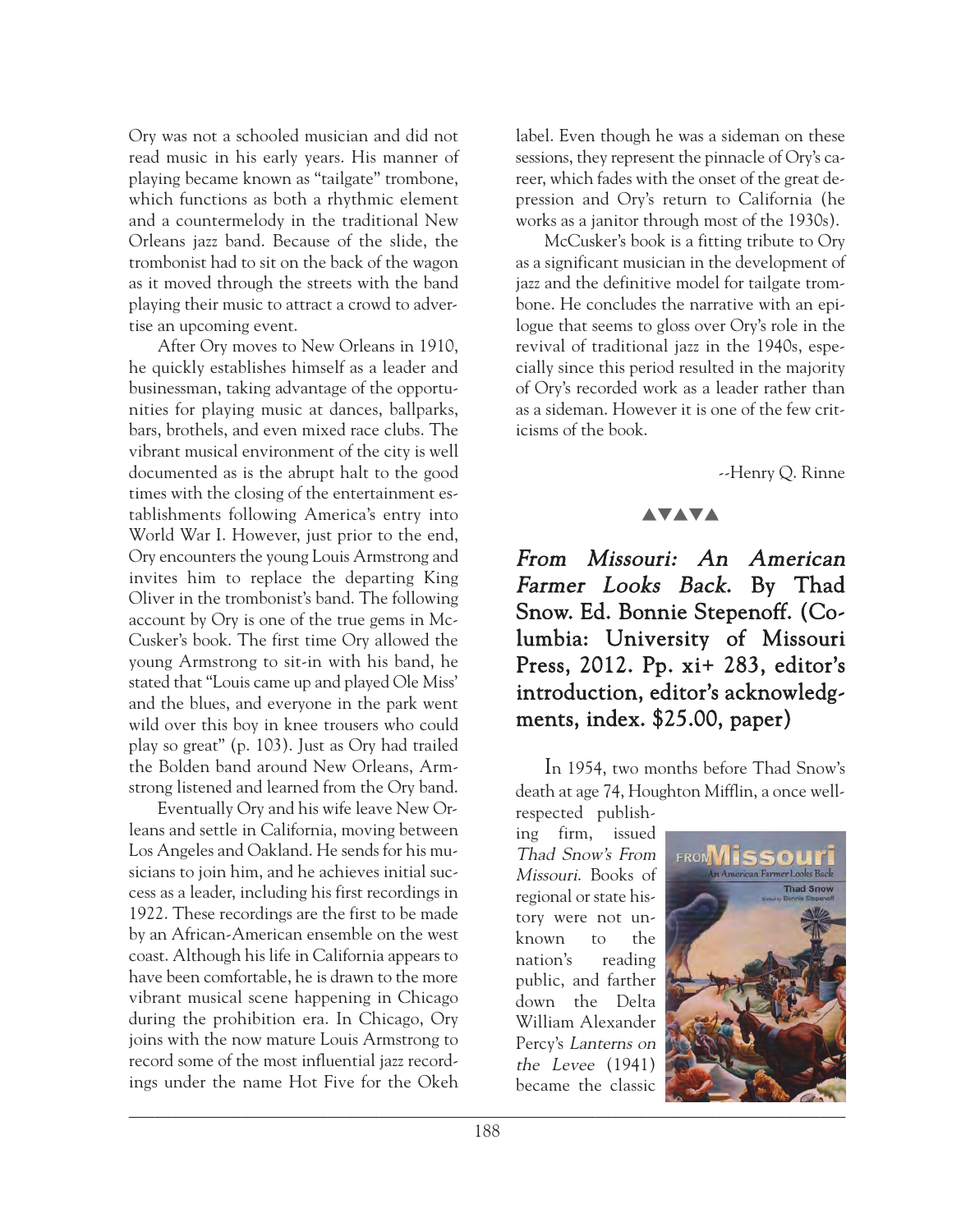planters' account of social disease in Mississippi. But Snow's book and Snow's own area of the Delta, "Swampeast," a term he invented and is now in general use, bore little in common with conditions below Memphis.

Thad Snow was born in Indiana. By the time he arrived in the Bootheel in 1910 he had a not completely misspent youth devoted to drinking and fishing under the tutelage of James Whitcomb Riley. A philosophy major, he failed to complete his senior year at the University of Michigan and then began farming. At that time he began writing for the newspapers, notably the St. Louis Post-Dispatch. Hence, the book title "From Missouri" reflected news reports from his years as both a participant and an observer during the closing of one of the last frontiers that witnessed first massive timber cutting and then the subsequent ditching and draining of the land. Promoters, engineers, government reports and later historians would label the process "reclamation," but Snow himself came to see these radical changes as extirpation. A friend of his later years commented that had Snow lived he would have joined the Sierra Club.

The destruction of nature's environment prepared the land for largely Midwest farmers like Snow, and prior to the 1920s corn was the principal crop. But the ravages of the boll weevil farther south induced Southern planters along with their dependent black sharecroppers to transform the region for cotton in the mid 1920s. Snow supported twenty black sharecroppers at "Snow's Corner" in Mississippi County.

Overproduction of cotton, compounded by the damages done by the Flood of 1927 and the never-ending burden of real estate and drainage district taxes, made the region receptive to the sharecropper revolt. Southern Tenant Farmers' Union poet John Handcock even had a poem about Snow, and Owen Whitfield, organizer of the Sharecroppers' Roadside Demonstration of 1939, conferred with Snow frequently. One important element to the strike was that in Missouri there were other influential sympathetic

observers, notably novelist and activist Fannie Cook, and a hospitable press, the St. Louis Post-Dispatch, an environment quite unlike the almost universal hostility to social justice found further south.

What makes Snow stand out is that his practical farming experiences combined with his philosophical education made him see the bigger picture. His gregarious personality and wide interests allowed him to pursue with equal vigor hunting and fishing and social activism. As an intelligent commentator on the changing world around him he resembled the pioneering newspaper writers of the previous century. And as one who had got his start almost on the ground floor he had the standing to express himself freely. Snow's book reminds us that the Delta did not start in the lobby of the Peabody Hotel; for him it started on his own farm. And while his style lacks the highly refined verbal acuity of a Percy, it does reflect the plain English and good storytelling found in the newspapers of that day.

Why is it timely to republish Snow's memoir after nearly fifty years? The instability of the world Snow inhabited—major floods in 1912, 1913, 1916, 1922 and 1929 as well as the better known ones of 1927 and 1937 and the Drought of 1930-31—parallel the problems of our own time. Indeed, the Bootheel's single greatest disaster was the Flood of 1937 in which, to protect Cairo, Illinois, the Army of Corps of Engineers dynamited the front-line levee in Missouri. Little warning was given, and some 3,000 persons were rendered homeless refugees. The same response occurred in 2011, but by that time sharecroppers were gone and the event received little attention. However, the environmental issues remain.

Editor Bonnie Stepenoff, Professor Emeritus of History at Southeast Missouri State University, uncovered Snow during her earlier researches. Thad Snow: A Life of Social Reform in the Missouri Bootheel (2003) was published as part of the Missouri Biography Series and is essential reading for those wishing further en-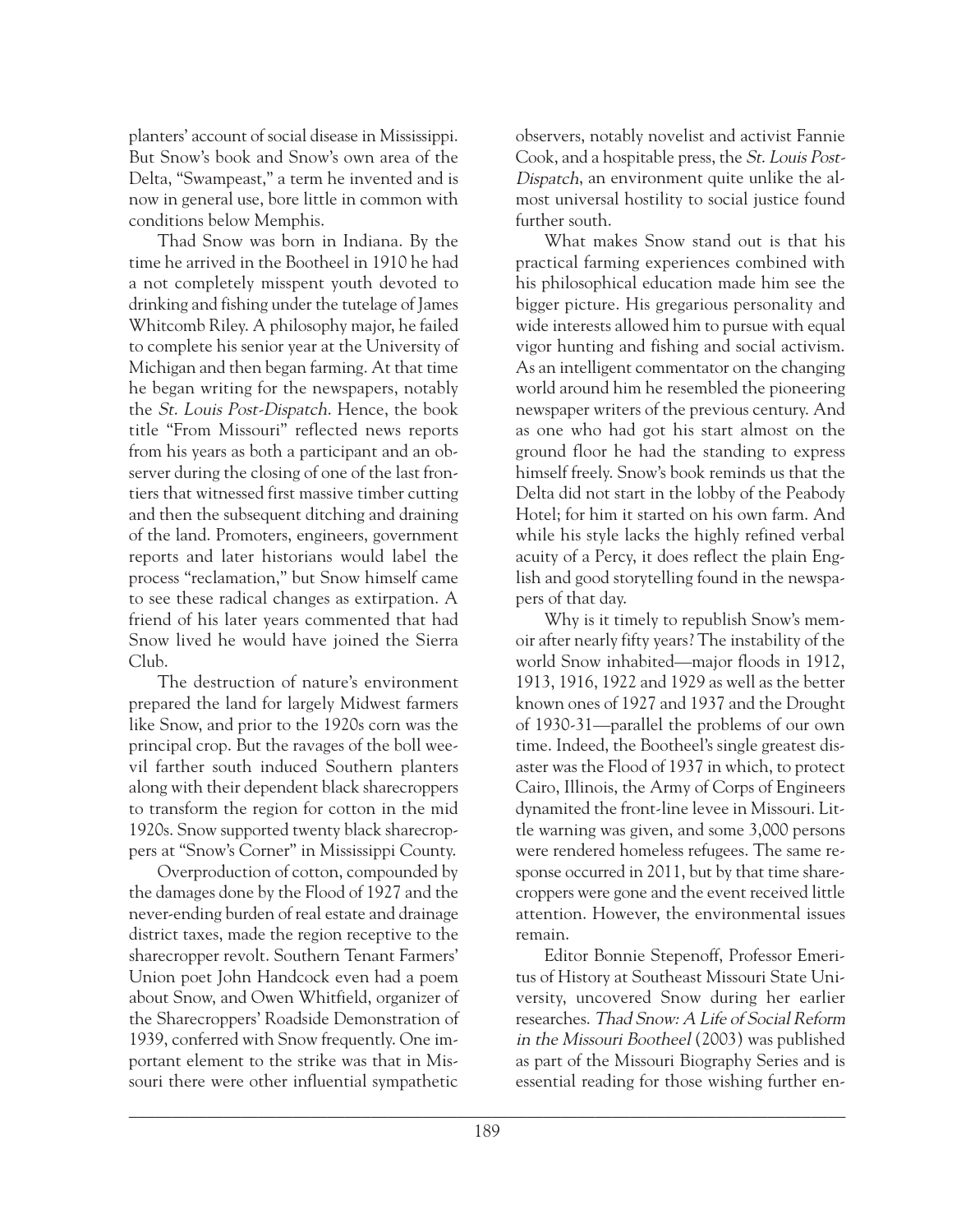lightenment on the wide-ranging of a man who wrote lovingly about mules and was investigated by the House Un-American Activities Committee. One of his friends observed of Snow that his mind worked faster than that of most people and that being ahead of his time made for trouble. "I am a farmer," Snow said in the first sentence (p. 1) of his memoir, but he was much more, and to one who never met him but has lived with his book for decades, he is still a great friend. Others are invited to make his acquaintance.

--Michael B. Dougan,

#### **AVAVA**

Markets of Sorrow, Labors of Faith: New Orleans in the Wake of Katrina. By Vincanne Adams. (Durham and London: Duke University Press, 2013. Pp. 228, acknowledgments, notes, bibliography, index, \$22.95, paper)

Medical Anthropologist, Vincanne Adams, delivers a powerful analysis and critique of how the second-order disaster of failed relief to the victims of Katrina is symptomatic of federal monies used by for-profit businesses to fill their coffers off "affect surplus" (p. 149) and the

"value-added" (p. 151) free labor of volunteers with bigger hearts than wallets. Through four years of ethnographic research, Adams and her research colleagues formally interviewed over 160 individuals as they personally experi-



enced the ongoing disaster. Not only was the physical damage created by the hurricane largely the result of human interference and neglect in the waterways around New Orleans, the aftermath, too, of suffering, hopelessness, and depression was, Adams argues, systematically prolonged as a result of shifting federal aid away from non-profit agencies toward for-profit corporations such as IFC International, Blackwater, and Halliburton. In the logic of what Naomi Klein has labeled "disaster capitalism," extending need and suffering improves the bottom line for so-called relief providers creating what Adams dubs "recovery capitalism" (p. 112). Consequently, monies were used to secure greater shares for stock holders than for needy individuals.

Adams details the structural manner in which assistance was provided to victims of Katrina, and how it exacerbated pre-existing social inequalities by class and race. The impact was disproportionately felt by those already on the margins of society; the poor and African Americans were assisted less often than were the middle and upper class whites. City managers of New Orleans elected to demolish public housing and replace it with mixed units. In a manner reminiscent of "red-lining" real estate practices, poor African Americans found their old homes too expensive to live in. "In fact, poor African Americans were about one-third as likely as wealthier residents and white residents to be able to return to live in New Orleans" (p. 41).

At eight years removed from the event, it is worth recalling that it was not the hurricane itself that caused the bulk of the devastation, but the flooding caused by the long-predicted breaks in the levee system along the Mississippi River Gulf Outlet. Adams recounts how the tragedy that is called Katrina was made by human choices more than natural forces in virtually every way. The same noncompetitive contracts that led to so many foibles in the privatization of military actions in Iraq were repeated in New Orleans in much the same manner and with nearly the same results.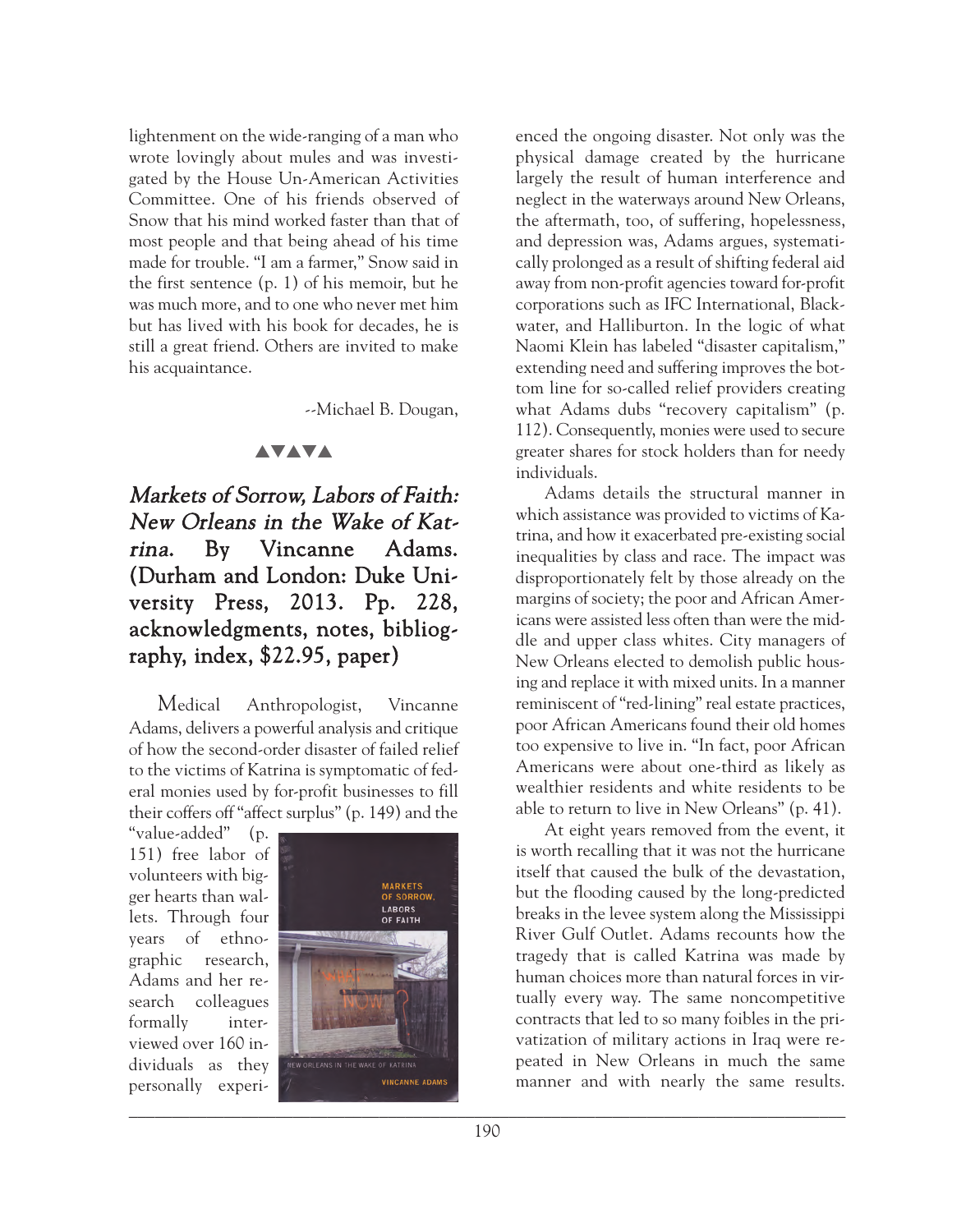Adams contends that, "it is abundantly clear that the merger of Homeland Security with FEMA led to government subcontracting processes that undermined the humanitarian capacities of the organization and enabled FEMA itself to become an instrument of profiteering" (p. 31). Privatization led to profits with very little quality control. Organizations that were miserable failures at helping people in need continued to secure large government contracts despite their poor performance.

The much vaunted business acumen of neoliberal capitalism deployed here resulted in profits for the corporations out of taxpayers monies. For example, the now infamous FEMA trailers which cost \$14-20,000 to produce, ultimately cost tax payers an exorbitant \$229,000 each (p. 32). Adams's analysis critiques the widely held popular and political assumption that tossing relief efforts to the market place will result in better outcomes, and she challenges us, both as citizens of the United States and in the name of humanity, to demand an accounting of the flow of money upward as well as downward to those in need.

While the shift to what is marketed as "philothrocapitalism" and "venture philanthropy" creates the illusion of charitable work, the bottom-line remains of greater importance than restoring someone to their home. The application of business measurements led to a full "credit" being awarded to companies for doing only one small part, e.g. landscaping a yard, but leaving the home uninhabitable. Money and efforts applied in such a fashion kept the money rolling into the for-profit companies while failing to restore people to their homes.

The rush of faith-based charities to fill the void left by privatized relief efforts made it appear that religious organizations were more effective in delivering assistance. In fact, the outpouring of help functioned to mask the scale of ineptitude and profiteering within the forprofit sector while mistakenly projecting an image of success. The money and resources of faith-based organizations paled in comparison

to what the government monies could have accomplished if it had not been for market forces that "leverage[d] profits from the recovery process" (p. 161).

The personal stories documented by Adams are moving and poignant. The loss of health services coupled with depression and grief contributed to the doubling of the death rate in the first two years after the hurricane, and the tripling of the suicide rate. Many of her interviewees internalized the blame for their predicament despite the legion of structural and organizational forces which caused them. Poor black men and women, mostly aged, many veterans, along with white men and women of wealth and privilege alike, found themselves waging a bureaucratic war against their insurance companies, and agencies such as Road Home. Whether it was for replacing windows in million dollar skyscrapers, stables for expensive horses, or basic sheet-rock for the walls of a home, New Orleanians were forced to develop "Katrina savvy" (p. 76), or risk losing virtually everything.

Research for this book was funded by the National Institutes of Health and the National Institute on Aging, which explains one of the book's shortcomings. Only individuals forty years or older were interviewed. While the result is a stirring and disturbing account of adults knocked off their moorings and struggling to make sense of it all, one is left wondering how those in younger age brackets navigated the ordeal.

Those suffering from what Vincanne Adams calls "Katrina fatigue" (p.176) may not be lured by the subject of this book. However, students of New Orleans, taxpayers, fans of non-profits, and those unaware of how neoliberal capitalism is dismantling the non-profit sector of the economy with virtually no accountability to "investors," i.e. taxpayers, may find it enlightening.

--Daniel Maher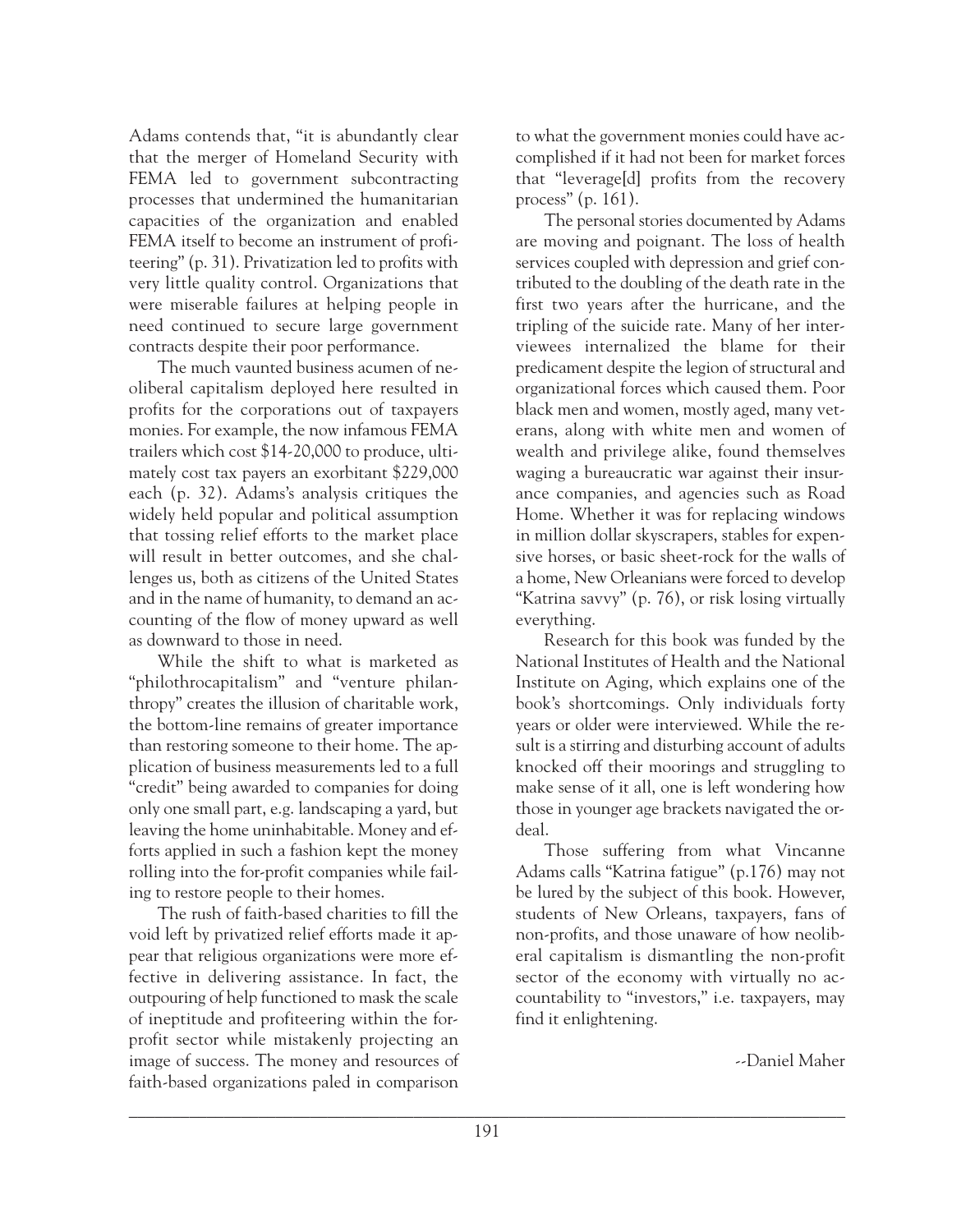#### **AVAVA**

## Natural State Notables: 21 Famous People from Arkansas. By Steven Teske. (Little Rock, AR: Butler Center Books, 2013. Pp. 7 + 53, acknowledgments, preface, index. \$9.95, paperback)

Add Natural State Notables: 21 Famous People from Arkansas to your list of books about Arkansas to purchase—especially if you have children. Order a copy for all of your young relatives and your neighbor's children really. Not only is Teske's book a model for a quality informational book for children with its engaging preface, consistent page layout, and categorized index, but it also surfaces famous Arkansas well-known in specific fields.

As a teacher educator, informational books for young adolescents routinely attract my attention. Natural State Notables offers engagement to educators and young readers because of its structure and its content. Teske's Preface asks readers, "What does it mean to be famous?" (p. 9). Then he introduces the journeys of the Arkansas Notables in his book, encouraging young readers to open themselves to "be another famous person from Arkansas!" (p. 9). In classrooms throughout Arkansas and the country, educators consistently guide young learners to study the noteworthy and famous—the contributors to societal good, to science, to politics. Any educator, especially social studies teachers, may use this informational book as a mentor text both for its design and for the concise, yet descriptive and sequential text. Students can mirror the double page spreads using digital media and create their own representations of biographical texts. The two-background-color dynamic with each famous person's name and birth/death dates draws readers' eyes to the left side of the page. With two photos (many in color) per notable that seem to represent the

early and then midto-later age, readers can view hard-tofind historical photographs worthy of examination. The right top of each page features a memorable quotation from each notable, while a timeline anchors a sequence of four major events in



each notable's life. From J.B. Hunt who lived in Lowell and Stuttgart to Maya Angelou who was from Stamps, readers can see a blue image of Arkansas with the notable's town of origin and livelihood marked. Even lifelong Arkansans often do not know where some of the smaller towns lie in the context of where we live; these places (some ghost towns) are important to our history, our character, and our legacy.

Nationally famous Arkansans like Maya Angelou, Johnny Cash, Bill Clinton, John Grisham, and Sam Walton have their spaces in the book, and Teske smartly writes details fans may not know. One example is that Maya is a nickname for Marguerite; another is that Johnny Cash grew up in Dyess, which was "a colony in Arkansas for people who wanted to farm but had lost all their money in the Great Depression" (p. 16).

In my elementary school days, I always selected biographical texts about unfamiliar famous people, people I should know about but did not. Reading about the lives of Ruth Beall, John H. Johnson, Samuel Kountz, Rodney Slater, and Hazel Walker brought a remembrance of that desire. I most enjoyed reading about Ruth Beall, a humanitarian who saved Arkansas Children's Hospital in Little Rock during the Great Depression. Ruth's devotion toward feeding and saving children over her twenty-seven years of service may inspire any young person toward a path of consciousness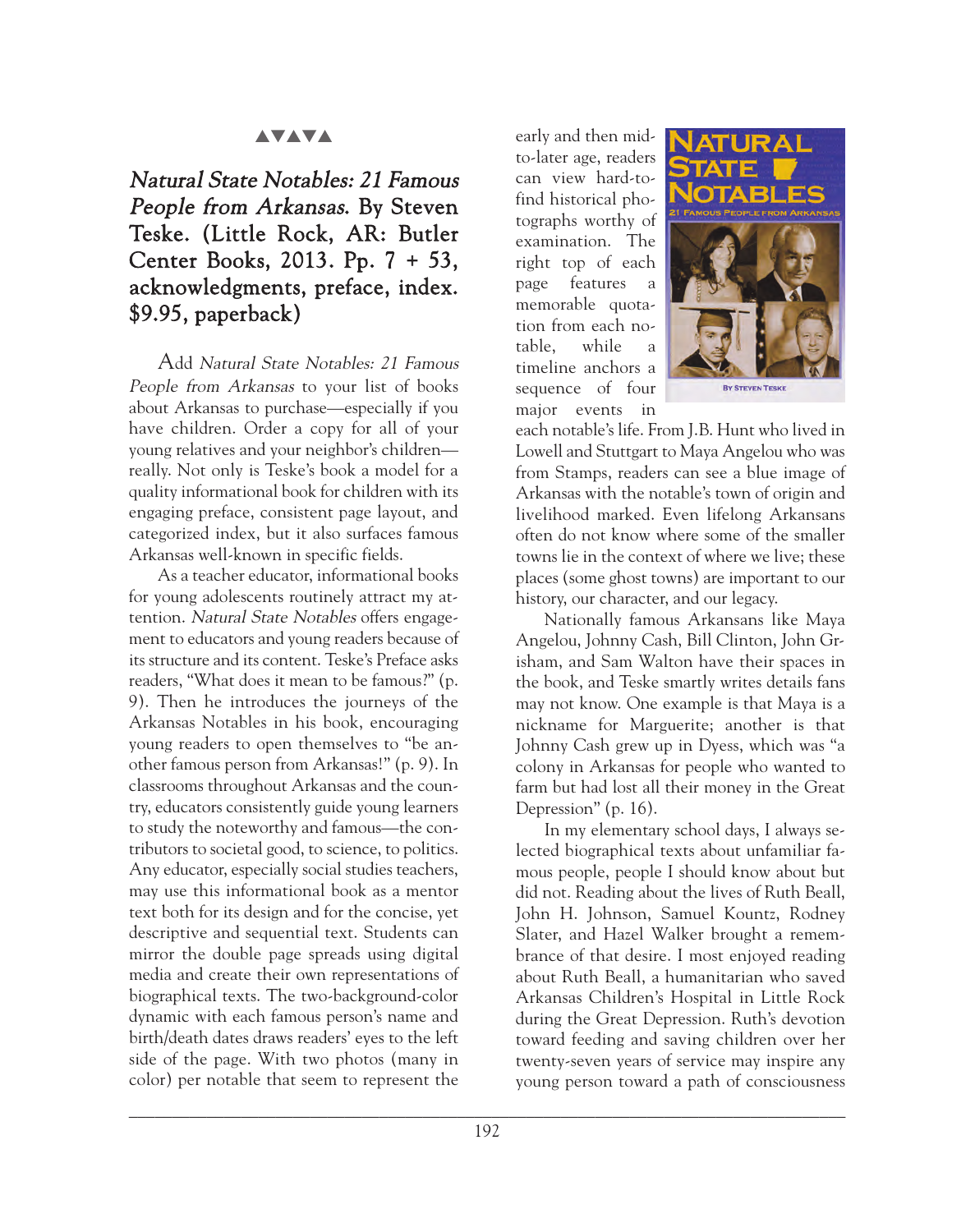and similar work. Known as the "Terrible-Tempered Angel of Arkansas," her personality is largely represented by a photo of her and three children petting an elephant friend (pp. 14-15). Born about 25 years after Beall, another famous Arkansan (yet unknown to me) was Hazel Walker. Reminiscent of the women baseball players in the movie A League of their Own, Hazel and her basketball team, the Arkansas Travelers, traveled from town to town taking on a variety of teams and winning most games. Prior to the Travelers, she belonged to a professional team called the All American Red Heads whose history paralleled the Harlem Globetrotters. Any basketball aficionado will love the photographs of Hazel's team in red and white striped socks and satin uniforms. They will also deeply appreciate the value of entertainment offered by women athletes in a time when male sports dominated the radio waves.

The history of Rodney Slater's life reminds us just how recently schools in Arkansas have been desegregated, and how racism affected black Arkansans who live to tell the stories. In high school, which would have been about 1972, Rodney was arrested for demonstrating in Marianna on Martin Luther King Jr.'s birthday (p. 42). After attaining higher education, he became a lawyer and assistant attorney general in Arkansas. Eventually, he was appointed as director of the Federal Highway Administration by President Clinton. Rodney's work on roadway systems and rebuilding projects after natural disasters speak volumes about how he cares for his state and for those across the country. He is one of the notables who are still living, along with former Senator Blanche Lincoln, singer Al Green, author Bette Greene, athlete Scottie Pippen, actress Mary Steenburgen and a few others.

Most remarkable to me from the notables in the book who have passed on yet whose contributions were most longlasting were John H. Johnson and Samuel Kountz. Johnson sought the spirit of togetherness during the floodings he experienced in Arkansas City in his child-

hood. He saw and remembered how Arkansans "could work together if they wanted to" (p. 32). After editing a paper, he decided he would start magazines for African Americans across the country. He began with the Negro Digest, then Ebony three years later. Several years after that, he created Jet. These long-lasting magazines are read by twenty million people today and embody Johnson's dream "to bring people together" (p. 33). Samuel Kountz only lived 51 years, yet his life left profound impact on people who have never heard of him. He entered college in Pine Bluff with deficits in his academic life, yet he made up for it by graduating with the third-best grades in his class and then earning his MD from the University of Arkansas for Medical Sciences in Little Rock. He was the first surgeon to transplant a kidney from another person who was not an identical twin; he was the one who then discovered how to properly manage the transplant process to maintain healthy kidneys. Because of Kountz's discovery and advocacy of transplants to save lives, donations increased by the thousands.

Author Stephen Teske chose my favorite quotation in the book for Samuel Kountz's pages, one that will live on in the memory of any young Arkansan:

When I convinced myself in my teens that the same process that had created me had created everyone else . . . I suddenly realized that I had a certain control over my destiny. It was a great revelation. . . . I cannot think of a single instance since 1952, when I have been denied anything because of being black. (p. 35)

This book offers the opportunity to read about these remarkable lives and to make the connection that being famous is about doing notable things that help others.

--Dixie K. Keyes

**AVAVA**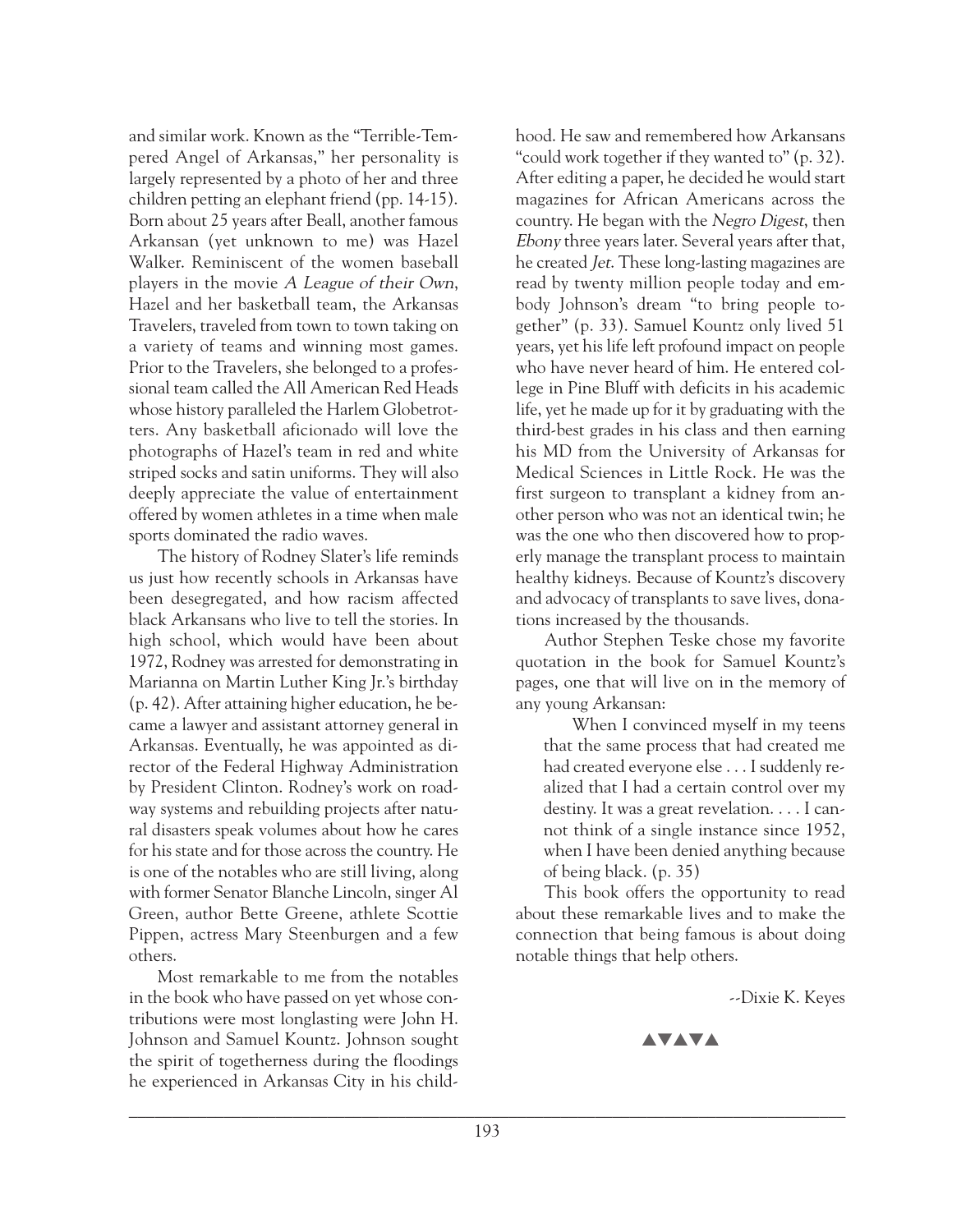# Spectacular Wickedness: Sex, Race, and Memory in Storyville, New Orleans. By Emily Epstein Landau. (Baton Rouge: Louisiana State University Press, 2013. Pp. xv + 310, acknowledgments, notes, bibliography, index, illustrations. \$39.95, cloth)

Nearly a hundred years after its closing, there is little physical evidence left of Storyville, New Orleans's lurid and tawdry red light district. All that remains are a dilapidated building dating from the late nineteenth or early twentieth centuries and the contours of the old district preserved in the street names which constituted its legal, though hardly effective, boundary. Over the years, the ramshackle cribs and high-priced bordellos gave way to a low-income public housing development, it too now an eyesore and embarrassment to city officials and promoters of New Orleans's civic development and cultural economy. Storyville may have disappeared from sight, but pioneering jazz musicians, folklorists, journalists, and amateur historians kept its public memory alive, creating a narrative about the district which, like Storyville's famous Blue Book advertisements, is at odds with the historical record and the social realities clearly evident in it. These earliest students of Storyville ignored the district's malignant realities of venereal disease, violent crime, drug abuse, and the sexual exploitation of women, men, and children and romanticized its inhabitants as precursors of sexually liberated modern Americans. Later students, educated in the academy and experienced in the critical use of historical material, placed Storyville in the broader context of post-Reconstruction New Orleans, urbanizing, progressive America, and an evolving and contested Victorian morality. At the same time and in response to the new social history, these scholars investigated the daily lives of the ordi- $\Box$ 

nary women who lived and "worked" in Storyville and beyond its limits. Their stories were not romantic; their lives were not liberated by commercialized sex, as is so starkly seen in the countless criminal arrest records, court proceedings, and Charity Hospital



admissions records involving the city's "sporting classes."

The latest generation of historians, schooled in the post-modernist tradition, has incorporated the perspectives of other disciplines, most notably anthropology and gender studies, in reconstructing and re-accessing the lives of the women of Storyville. The most recent and felicitous study concerning the city's restricted district is Alecia P. Long's The Great Southern Babylon: Sex, Race, and Respectability in New Orleans, 1865-1920 (2004), which argues that the restricting of vice in the name of middle-class respectability paralleled the white South's demand for racial segregation in all facets of modern urban life including longaccepted patterns of interracial sex—even with prostitutes. Emily Epstein Landau's Spectacular Wickedness: Sex, Race, and Memory in Storyville, New Orleans is the latest foray into New Orleans's demi monde. Professor Landau's work is ambitious and her research is wide-ranging, so much so that at times it is difficult to see its relevance to the history of Storyville. The thesis of her book is also difficult to express clearly and succinctly, except to say that it parallels and owes much to Alecia Long's The Great Southern Babylon. In her opening chapter, entitled "Land of Dreams," Professor Landau argues, among other things,

that the same historical actors and cultural forces that desired racial segregation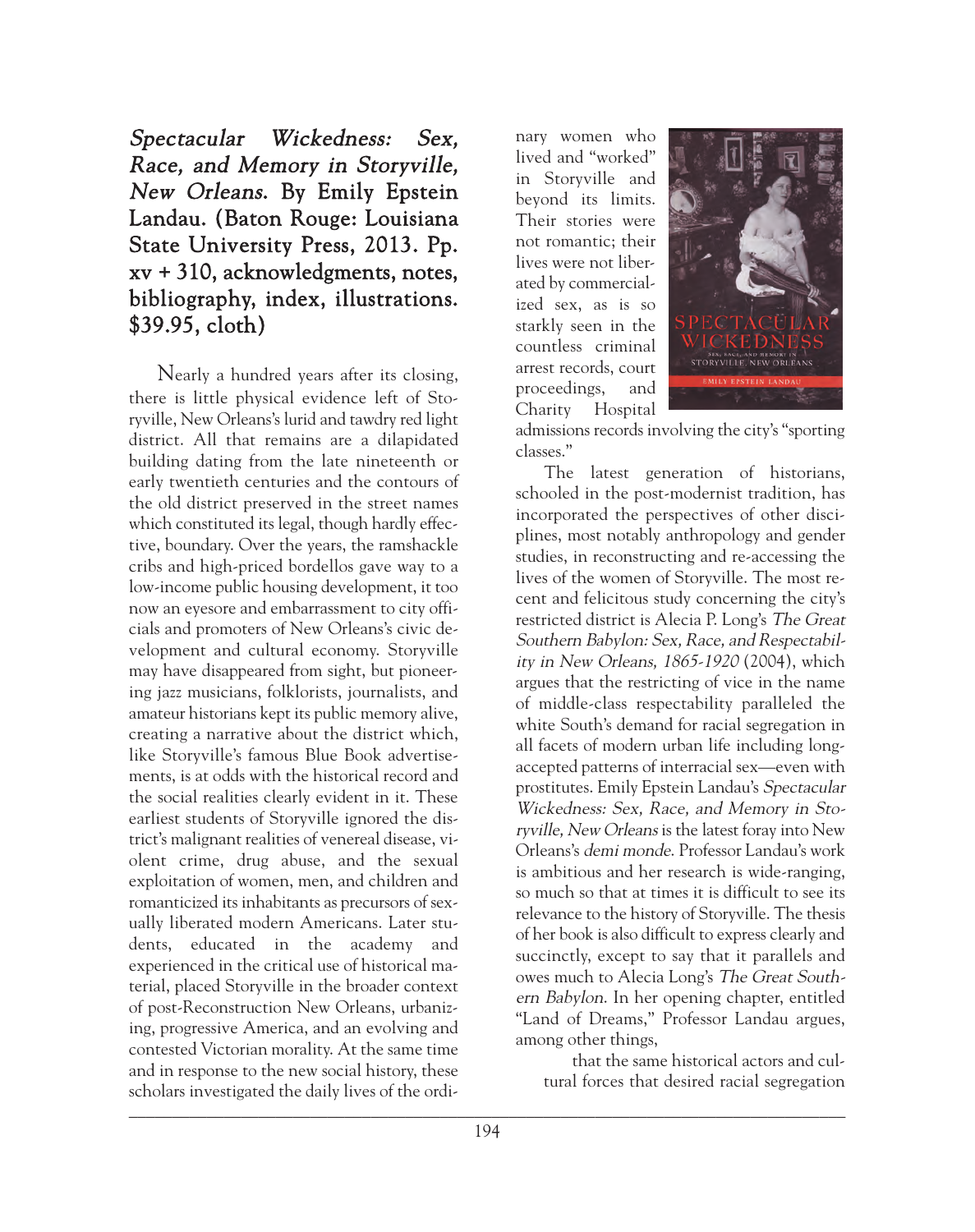also brought Storyville into existence and, ironically, the octoroon prostitute [more on her later] into prominence within it. While white residents of New Orleans sought to clarify the borders of their own respectability and police their immediate environs, government officials and business men similarly desired to clear public spaces for legitimate, and profitable, endeavors. They sought to remove vice and prostitution from main thoroughfares and developing shopping districts . . . [and] for many white New Orleanians, the very notion of a 'respectable' city required not only the removal of vice and disorder from public view, but also the creation of an exclusively 'white' public sphere. (p.13)

In Professor Landau's view, though, Storyville represented more than a search for order and domestic and municipal respectability. Storyville "offered a stage for acting out cultural fantasies of white supremacy, patriarchal power, and a renewed version of American manhood for the twentieth century" (p.1). As Professor Landau elaborated further in the introductory chapter, white southern men, humiliated and emasculated by defeat in the Civil War and threatened by the assertiveness of white women into the public sphere and the lingering political and civic presence of black men, sought to reassert their antebellum dominance by having interracial sex, away from their domestic sphere, with women who represented their former "patriarchal power," the so-called tragic octoroon.

It is difficult to imagine that the city's political and business leaders like Martin Behrman and Sidney Story, who were born during the Civil War and were never part of the planter class (Behrman was born in New York City), viewed the creation and preservation of the restricted district as a projection of the southern white male's desire for re-establishing its patriarchal power. From their vantage points as proponents of the New South, the defeat of the southern Confederacy and the abolition of slavery were blessings signaling the end of planter domination and the rise of a more representative and progressive urban south. Behrman and his brand of urban progressives saw disfranchisement as the means of breaking the grip of rural Democrats on Louisiana and New Orleans politics. Segregation was a response to migration of rural blacks, like Lulu White, Willie Piazza, and the majority of women who lived in their brothels, into New South cities like Atlanta, Memphis, and especially New Orleans. My point is there were more direct and powerful ways of asserting white male power than visiting Lulu White's so-called Octoroon Hall, which leads me to my final remarks.

Every publication has its minor flaws and errors and Spectacular Wickedness is no exception. The maps outlining Storyville's boundary are inaccurate. Canal Street was never part of Storyville and North Franklin was not renamed Crozat Street until 1924, seven years after Storyville closed. The term *faubourg*, as city surveyors and real estate developers employed it, meant subdivision, not "working class," as Professor Landau suggests. These are minor oversights which better editing would have corrected. The major flaw in this work is its uncritical use of census material and the infamous Blue Books. The 1900 and 1910 United States Censuses clearly record that the majority of prostitutes living in Storyville were white and many of them from states other than Louisiana. The same records reveal that Lulu White, Willie Piazza, and the women living with them as "boarders" were listed either as black or mulatto. None is recorded as octoroon. The Blue Book advertisements identifying women as octoroon simply are not believable and are not substantiated by other more reliable evidence like the census reports, police records, and photographs. Lulu White and her self-image as a tragic octoroon were not, as Professor Landau's writes, "as much a myth as a reality" (p.197). Even in the "Land of Dreams," reality should take precedence over myth.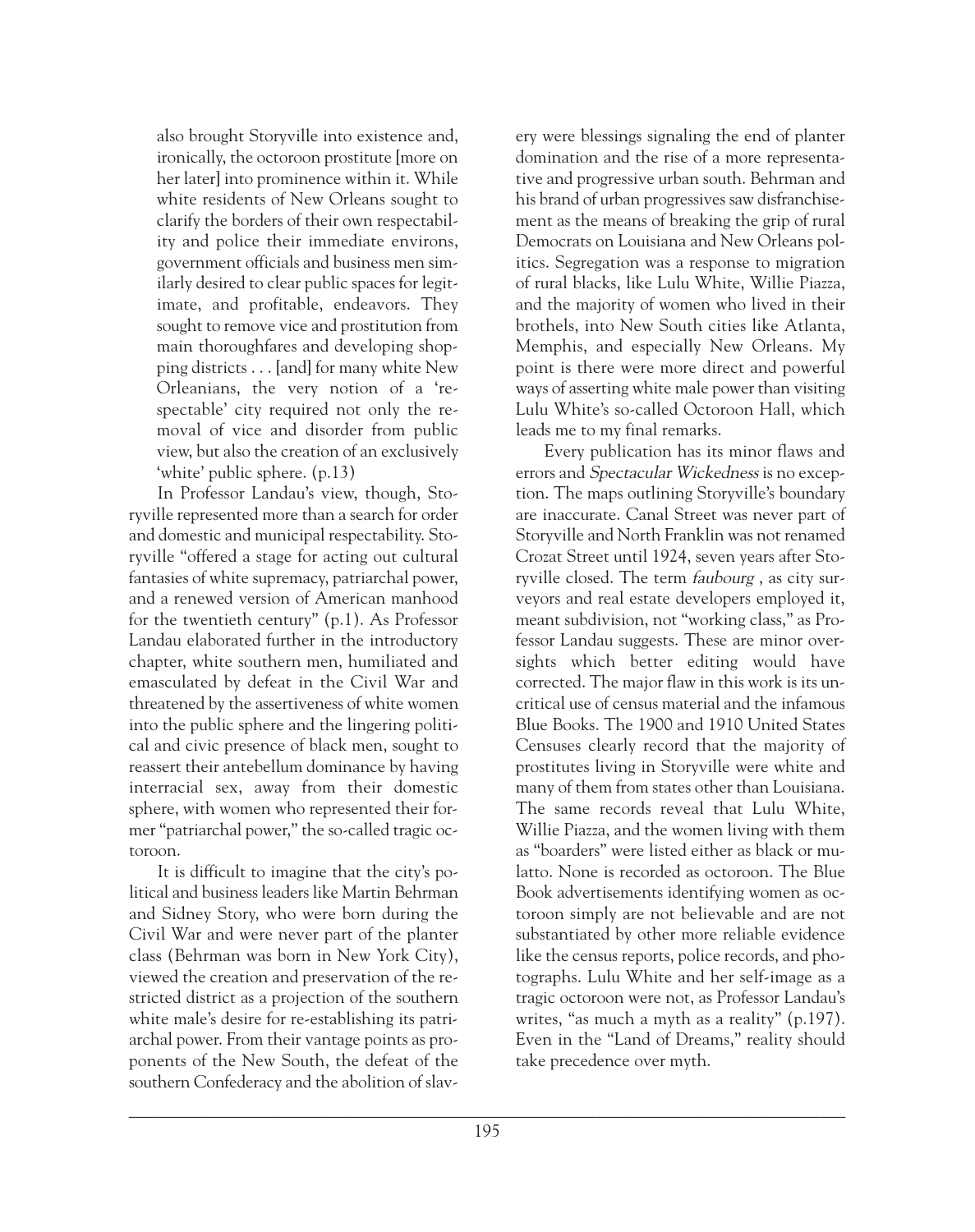--Terrence W. Fitzmorris

### **AVAVA**

# Storytelling, History, and the Postmodern South. Ed. Jason Phillips. (Baton Rouge: Louisiana State University Press, 2013. Pp. xiv + 226, acknowledgments, contributors, \$48.00, hardcover)

Historians often point out that history is an incomplete story told by dominant cultures, and literary scholars often take pride in the many voices in literature that challenge such history. Although constructing a complete past is an impossible ideal, incorporating literature into the study of history can provide a more detailed and honest version. This anthology of nine essays explores the intersect of history and southern storytelling and demonstrates that storytelling can challenge standard accounts of the past and present.

Phillips introduces this collection by analyzing Ralph Ellison's comment that historians are "'respectable liars'" (p. 1). Phillips explains that Ellison was criticizing historians for perpetuating a series of what Phillips refers to as "master narratives"; that is, "stories masquerading as knowledge or truth that promote the interests of white patriarchy past and present" (p. 2). He then notes that historical inquiry based upon critiques of master narratives is trapped in a continuum determined by hegemonic versions of history, and he observes that historians should engage the South's tradition of storytelling to move beyond these narratives' influence. He adds that such an approach would enhance southern studies by allowing historians to employ multiple postmodern theories to provide a deeper version of history and would prompt literary scholars to engage more history and broaden the study of southern literature (pp. 7-8).

The first four essays in this collection focus upon the nexus of history and literature. In his study of Will Percy's au t o b i o g r a p h y, Bertram Wyatt-Brown argues that Percy, in his life and writing, "had to negotiate between the anti-intellectual proclivities and



conventions of a rural, hierarchical, southern world and his own far more generous and accepting spirit and cosmopolitanism" (pp. 13-14) and that Percy used a blend of myth and reality to embrace and reject elements of southern culture. Farrell O'Gorman offers close readings of Poe, Hawthorne, Melville, Faulkner, Percy, and McCarthy to argue that southern gothic has been read too narrowly and that the probing of anti-Catholicism by these writers "deconstruct[s] myths of Anglo-American exceptionalism which feature the South and the larger United States as somehow purifying or righteously escaping the tainted past" (p. 45). Anne Marshall examines the writings of Robert Penn Warren and C. Vann Woodard to explore how fiction often subverts the master narrative, preserves truth of social realities, and confronts the realities and burdens of a past cursed by slavery. K. Stephen Prince examines Thomas Page's redefinitions of southern master narratives and his re-creation of the South as a mythical place to be admired and as an institution that might provide the nation "with the romance and heroism it so desperately needed" to assert itself as a world leader in the twentieth century.

The five remaining essays focus upon storytelling's power to deconstruct and reconstruct southern identities. Jewel L. Spangler analyzes race relations and a case of attempted murder in the autobiography of the Baptist minister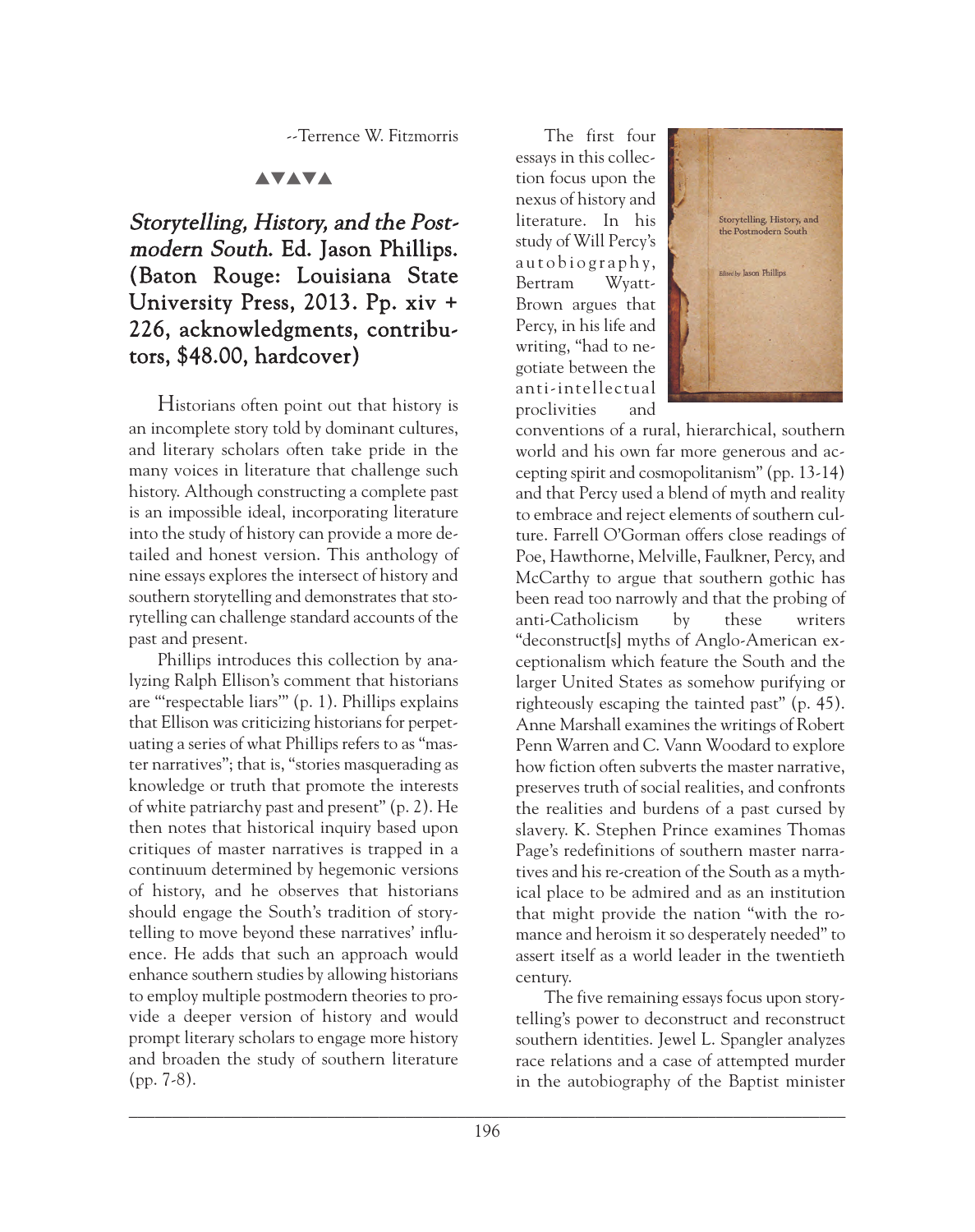James Ireland to qualify the common view of Baptists as outsiders in southern society. Orville Vernon Burton and Ian Binnington reveal how southern novelists wedded local and regional identities to create a nationalism that outlived its confederacy. In his study of color as a racial marker in the post-Civil War era, Jim Downs demonstrates that color was used to categorize African-Americans, regardless of class or status, as members of a dying and degenerate race. David A. Davis suggests that although authors of white trash autobiography challenge the stereotypes of poor lower-class people, they fail to overturn these caricatures because they refuse to apologize for their social status. In the final essay, Robert Jackson delivers an overview of "the strange career of the professional southerner," provides various definitions of this character, and offers numerous examples of this southerner, ranging from Jubal Early to Bill Clinton.

This collection models the interdisciplinary approach it advocates, challenging master narratives in each essay. Such interdisciplinary study is not a new concept, yet this collection is a stimulating and ground-breaking demonstration of the potential of storytelling to revitalize history. In her essay Anne Marshall notes that one of the central themes in Woodward's and Warren's writing is "the ability of southern literature to reveal the pain of southern history" (71). We should allow literature to reveal this pain, and the approaches advocated in this volume can enrich all histories, for all histories are incomplete and contain unjust silences.

--Phillip Howerton

#### **AVAVA**

Yonder Mountain: An Ozarks Anthology. Ed. by Anthony Priest. (Fayetteville: The University of Arkansas Press, 2013. Pp. xii +

## 214, introduction, acknowledgments. \$19.95, paper)

This collection of stories (both fiction and nonfiction) and poetry edited by Anthony Priest, a poet and English professor at Missouri State University-West Plains, showcases a variety of work by a virtual Who's Who of late twentieth- and early twenty-first-century Ozarks writers. Inspired by the publication more than thirty years ago of prize-winning poet Miller Williams's compilation, Ozark, Ozark: A Hillside Reader, the thirty contributors to this new Ozarks anthology aim to perpetuate and build upon the small but talented "literary legacy born out of the hills we call home" (p. xii). In contrast to the highly romanticized and idealized character of previous Ozarks writings, however, Yonder Mountain invites readers to "contemplate the contrast between river and rock—between ephemeral and eternal" (p. xi).

Historian Brooks Blevins's nonfiction piece, "Jethro and Abner: An Arkansaw Counterculture," reminds us that simple stereotypes and sensationalized imagery—whether viewed negatively or positively—have long defined the region and its people in the popular imagination and clouded efforts to understand the real Ozarks. The Ozarks writers featured in this compilation, much like those writing in recent decades about the Appalachian Mountains back east, represent an important paradigm

shift, one that generally emphasizes change and diversity. While the authors point to distinctive traits of Ozarks life and culture, their stories transcend localism and regionalism and, for better or worse, speak to the broader human ex-